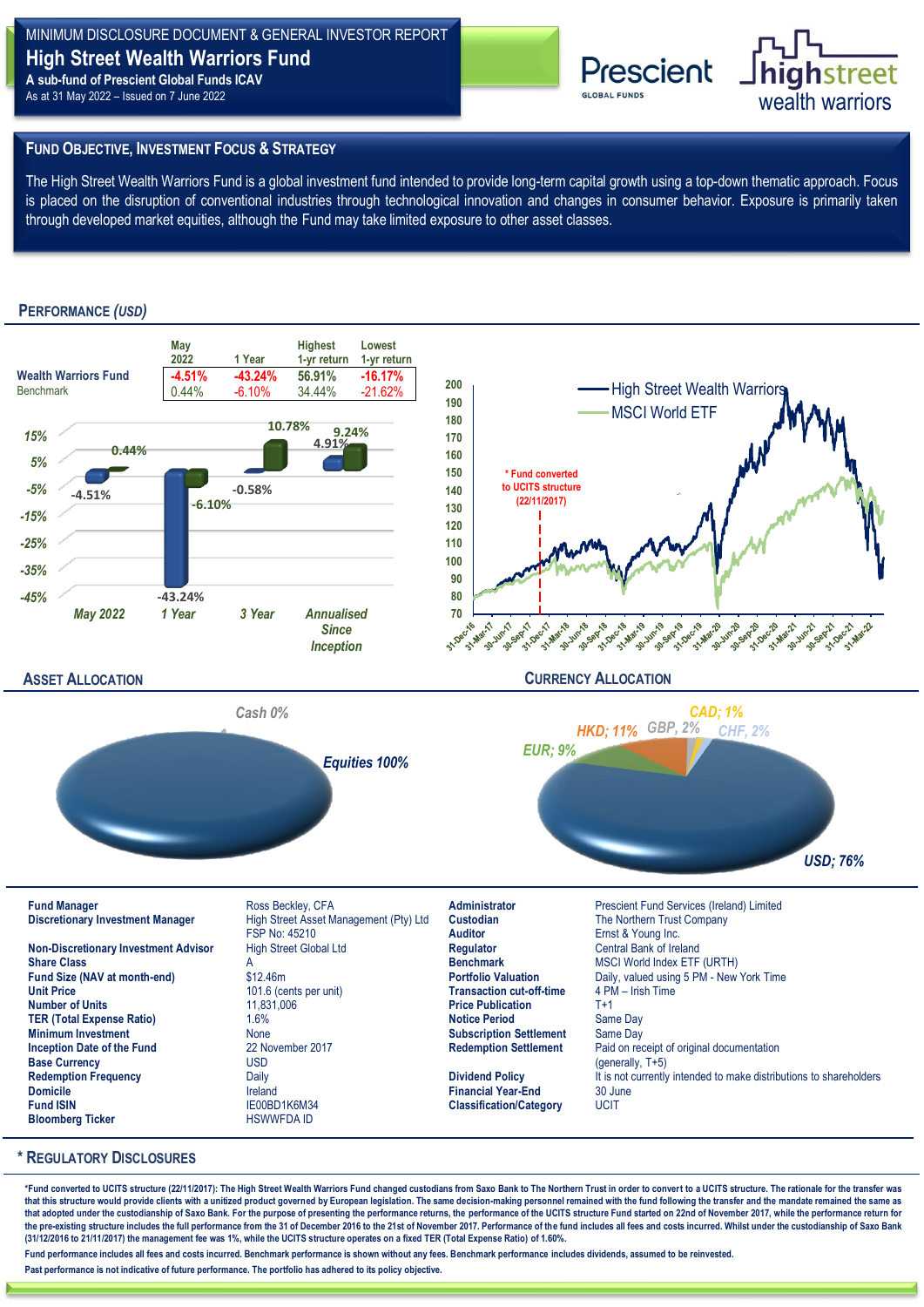## MINIMUM DISCLOSURE DOCUMENT & GENERAL INVESTOR REPORT **High Street Wealth Warriors Fund A sub-fund of Prescient Global Funds ICAV** As at 31 May 2022 – Issued on 7 June 2022



# **RISK & REWARD PROFILE FUND COMMENTARY**

**PORTFOLIO MANAGER MONTHLY COMMENTARY** After some drastic swings major markets were largely unchanged in May, despite many indices making new 52-week lows as they briefly entered bear market territory (20% down from previous highs). However, promising inflation data prompted a significant rally in the final week of the month as the Fed's favoured inflation gauge indicated a slight easing of price pressures in April. Investors took the opportunity to pile back into growth names, seeing a potential easing off of interest rates in the future. Despite this rally Value continued to be the preference for capital allocators, outperforming Growth by 4.2% during the month. The Fund returned - 4.51% for May relative to the MSCI World Index up 0.44%, and NASDAQ Composite Index down -2.05%. **PROPERTY CHUCK**<br>**P** ORTHOLOGICAL AND **PROPERTY** 

Positive news flow came out of China as the government announced a long-awaited fiscal stimulus package and released Shanghai from a two-month lockdown. Economic activity in the region has been dampened recently due to their latest outbreak of Covid, and there is now severe pressure on government officials to stimulate the economy in order to reach their 5.5% GDP growth target. Alongside tax rebates and credit for infrastructure products, Big Tech platform companies were highlighted as playing a key role in stabilising jobs and supporting the economy – good news for the likes of Alibaba and Tencent.

If growth slows too dramatically it could be the first time since 1976 that Chinese GDP is outpaced by the United States. However, unlike many countries worldwide they have largely managed to keep Covid under control over the past two years. This means, according to Chinese Premier Li Keqiang, that they have: "refrained from… mass stimulus in the past few years, and we still have policy tools in reserve". We therefore retain our conviction that this is unlikely to be the only measures coming out of Beijing this year, a factor that should continue to benefit our Chinese holdings.

Q1 reporting season continue in earnest, with the majority of the Fund's holdings having reported by the end of the month. Key highlights include:

- AMD grew sales an impressive 71% over last year with double digit growth in every one of its business units. Data points showed that AMD continued to take market share from its rival Intel in the high-end server chip space. Management also helped to alleviate concerns about a global slowdown in PC demand, guiding for 69% growth in the coming quarter.
- Nvidia had a similarly strong quarter, growing revenue 46% and beating analyst estimates on both the top lines. The stock was down around 10% in extended trading after they gave lighter than expected guidance for the coming quarter. However, with 66% margins and mid 20% revenue growth we are still comfortable with the long-term thesis.
- Semiconductor manufacturer Marvell was equally strong, increasing their top line 74% and quiding for 41% growth for the next quarter.
- Alibaba released surprisingly positive results despite the ongoing lockdowns in Shanghai and Shenzhen. Domestic commerce beat consensus, growing 9% as Alibaba continued to penetrate more rural Chinese cities and served a milestone 1bn consumers. Although international commerce and cloud computing were both weak due to the lockdowns, management expect these to recover strongly in the second half of the year.
- Tencent had a difficult quarter, with profitability taking a hit as the tech giant battled against Covid lockdowns. Gaming and fintech revenues were largely flat over last year, while advertising sales decreased 18% due to weak demand from a number of advertising categories. Looking past these pressures, management pointed to clear signals of support from regulators as catalysts for buoying business lines later in the year.
- Zscaler grew revenues 63% over last year as demand for cyber security services continues to increase. The endpoint protection company finished the quarter with \$1.7bn cash on the balance sheet and released strong guidance of 55%.

Despite company earnings being largely robust the risk-off narrative remains the same, with concerns focused on inflation, monetary tightening, Covid and geopolitical tensions spooking investors. Peak inflation continues to be a major topic, and whether or not we have hit that level yet, remains to be seen. Some of April's economic data (see below) showed signs of possible slowing, but not enough to woo investors back to equities whole heartily. Despite these wider challenges, company fundamentals seem to remain firm.

Ross Beckley (CFA), Fund Manager Charlie de La Pasture (CFA), Lead Analyst